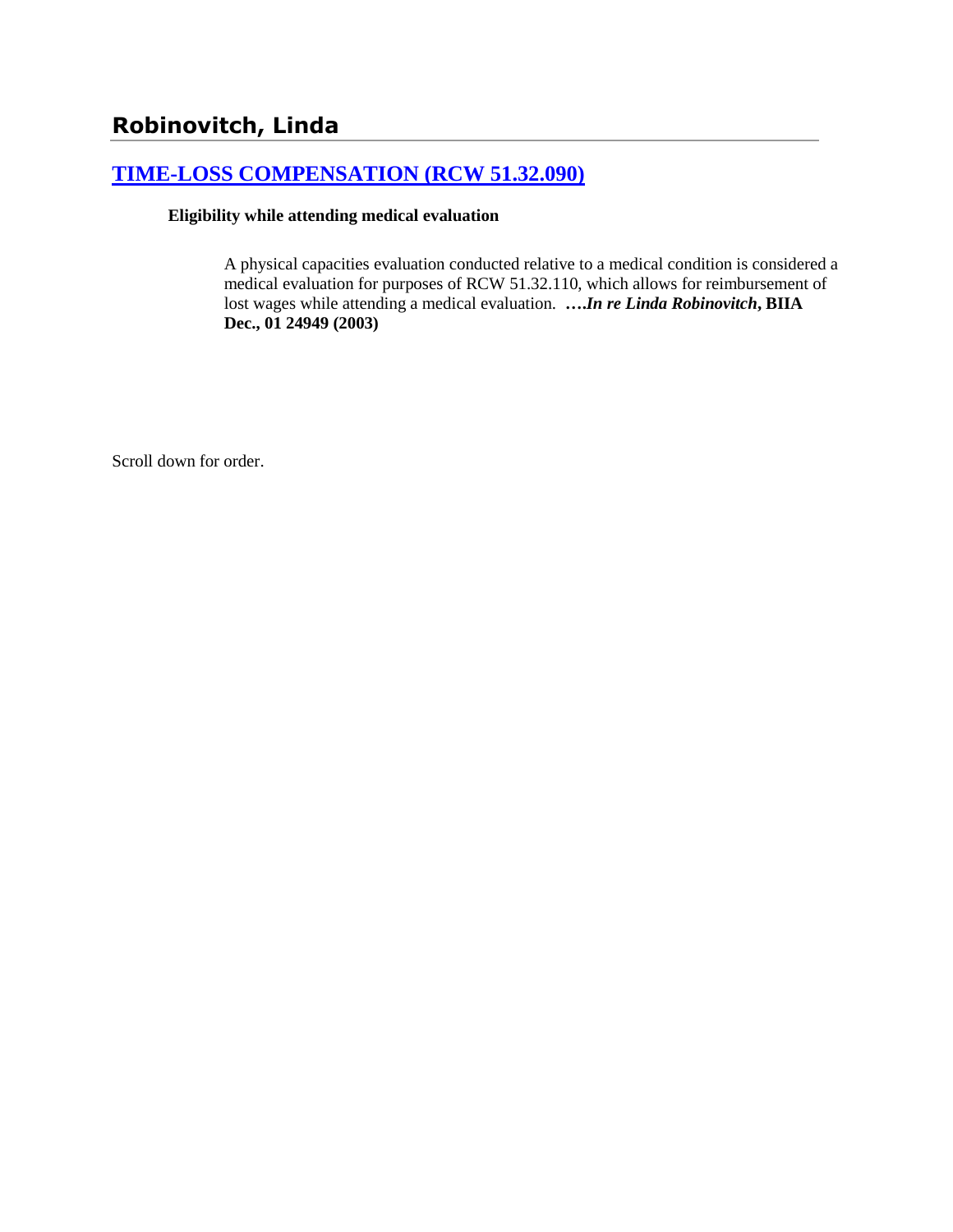### **BEFORE THE BOARD OF INDUSTRIAL INSURANCE APPEALS STATE OF WASHINGTON**

**)**

**IN RE: LINDA L. ROBINOVITCH ) DOCKET NO. 01 24949**

**CLAIM NO. N-755972 ) DECISION AND ORDER**

Claimant, Linda L. Robinovitch, by Grutz, Scott, Kinney & Fjelstad, per Brian D. Scott

| Department of Labor and Industries, by  |
|-----------------------------------------|
| The Office of the Attorney General, per |
| Steven T. Camilleri, Assistant          |

The claimant, Linda L. Robinovitch, filed an appeal with the Board of Industrial Insurance Appeals on December 31, 2001, from an order of the Department of Labor and Industries dated November 2, 2001. The order affirmed Remittance Advice No. 268193 dated June 12, 2001. The Department order is **REVERSED AND REMANDED.**

## **DECISION**

Pursuant to RCW 51.52.104 and RCW 51.52.106, this matter is before the Board for review and decision on a timely Petition for Review filed by the claimant to a Proposed Decision and Order issued on February 3, 2003, in which the order of the Department dated November 2, 2001, was affirmed.

The Board has reviewed the evidentiary rulings in the record of proceedings and finds that no prejudicial error was committed. The rulings are affirmed. We have granted review, however, because we believe that Ms. Robinovitch should be reimbursed her lost wages for the 8 hours she spent participating in a physical capacities evaluation pursuant to RCW 51.32.110(4)(a)(i).

The facts are simple and were stipulated. Ms. Robinovitch's claim was allowed as an occupational disease; her attending physician was Steven Fuhs, M.D. In May 2001, Dr. Fuhs requested that a physical capacities evaluation (PCE) be done, in order to determine Ms. Robinovitch's ability to work. The Department authorized this PCE. The Department had assigned a vocational counselor to Ms. Robinovitch, Jessica Yates, who is a Department vocational

1 2

Employer, University of Washington, None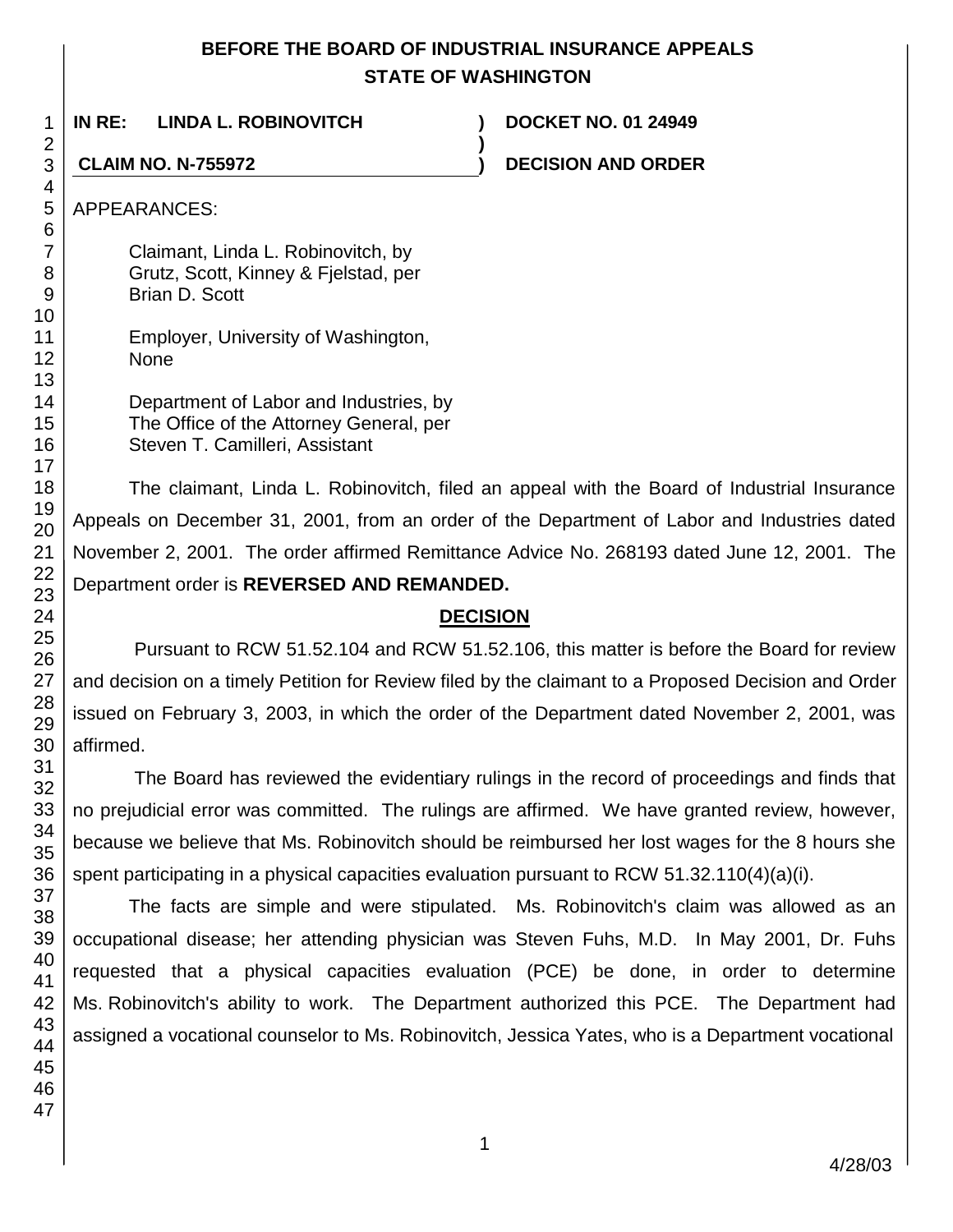consultant. Ms. Yates scheduled the PCE, and Ms. Robinovitch attended it. As a result of her attendance at the PCE, Ms. Robinovitch lost 8 hours of work, and submitted an expense voucher seeking reimbursement. The Department denied payment for the lost wages, stating that "time lost from work is payable only when an examination is requested by the Department." This order/remittance advice is the subject matter of this appeal.

It is certainly axiomatic that the Department can pay time loss compensation only by specific grant of authority. There are three situations in which time loss is payable. The first, RCW 51.32.090, payment for total temporary disability, is not applicable in this situation. The second, found in RCW 51.32.095(3)(a), permits the Department to pay temporary total disability benefits "while the worker is actively and successfully undergoing a formal program of vocational rehabilitation." Nowhere in this stipulation is there any indication that the PCE was done as part of a formal program. In *In re David Potts*, BIIA Dec., 88 3822 & 88 3115 (1989), this Board observed that RCW 51.32.095(3) contemplates payment of time loss compensation only when the injured worker is under an "approved rehabilitation plan," not during the period of time the plan is being developed. There is nothing in this stipulation that so states or even permits such an inference.

Finally, the third source of authority to pay for lost wages is in RCW 51.32.110, the pertinent sections of which are set forth below:

> (1) Any worker entitled to receive any benefits or claiming such under this title shall, if requested by the department or self-insurer, submit himself or herself for medical examination, at a time and from time to time, at a place reasonably convenient for the worker and as may be provided by the rules of the department.

> > . . .

(2) If the worker refuses to submit to medical examination, or obstructs the same, or, if any injured worker shall persist in unsanitary or injurious practices which tend to imperil or retard his or her recovery, or shall refuse to submit to such medical or surgical treatment as is reasonably essential to his or her recovery or refuse or obstruct evaluation or examination for the purpose of vocational rehabilitation or does not cooperate in reasonable efforts at such rehabilitation, the department or the self-insurer upon approval by the department, with notice to the worker may suspend any further action on any claim of such worker so long as such refusal, obstruction, non cooperation, or practice continues, and reduce, suspend, or deny any compensation for such period: ...

1

. . .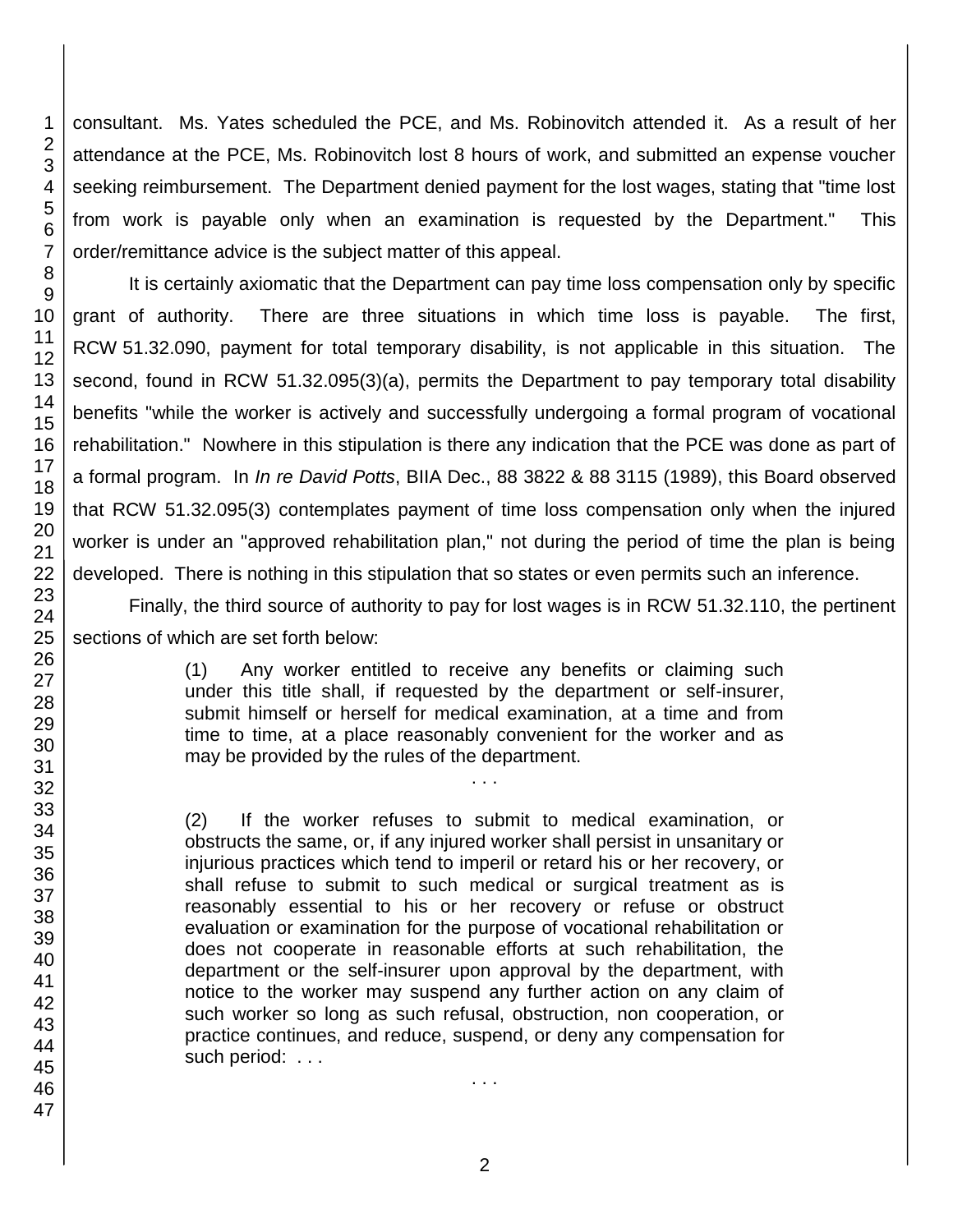(4)(a) If the medical examination required by this section causes the worker to be absent from his or her work without pay:

(i) In the case of a worker insured by the department, the worker shall be paid compensation out of the accident fund in an amount equal to his or her usual wages for the time lost from work while attending the medical examination: or . . . .

The claimant argues that this was an examination requested by the Department, and further that this is a "medical examination" within the meaning of the statute.

With regard to the first issue, we believe that this PCE was indeed requested by the Department. While the request came initially from Dr. Fuhs, the Department not only authorized the PCE, the Department-assigned vocational counselor arranged the PCE. Moreover, had Ms. Robinovitch failed to attend the PCE, she would have risked suspension of benefits for non-cooperation.

However, that is not the end of the inquiry. RCW 51.32.110(4)(a) requires that this be a "medical examination." Nowhere in the regulations or the statute is this term defined. We are mindful, however, of the mandate to construe the provisions of the Industrial Insurance Act liberally, in favor of the worker. In view of this mandate, we do not believe a physician must perform the examination in order that it may be deemed a "medical examination" within the meaning of the statute. Indeed, we believe that it is sufficient that the examination be undertaken for medical purposes. In this situation, Ms. Robinovitch's physician requested this PCE to determine Ms. Robinovitch's physical capabilities relative to her medical condition. It is exactly this type of examination contemplated by RCW 51.32.110(1). Accordingly, Ms. Robinovitch should be compensated for time she spent away from her work, pursuant to RCW 51.32.110(1)(a)(i).

### **FINDINGS OF FACT**

1. On July 6, 1995, the Department of Labor and Industries received an application for benefits filed on behalf of the claimant, Linda L. Robinovitch, alleging that she sustained an occupational disease arising naturally and proximately out of her employment with the University of Washington. The claim was subsequently allowed, and on November 2, 2001, the Department issued an order affirming Remittance Advice No. 268193 dated June 12, 2001, that denied the claimant's payment for time loss compensation for May 16, 2001. On December 31, 2001, the Board of Industrial Insurance Appeals received a Notice of Appeal filed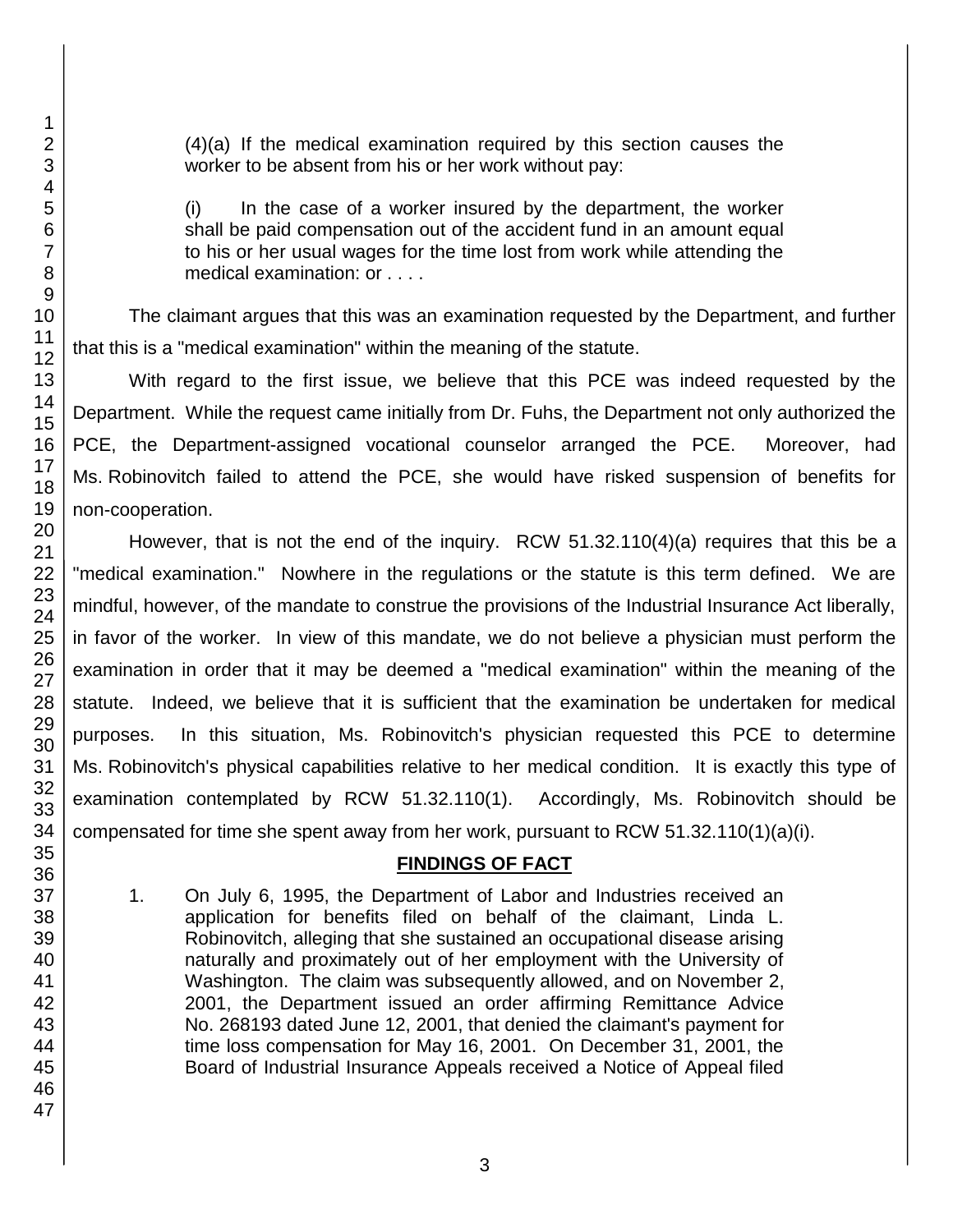on behalf of the claimant. On February 7, 2002, the Board of Industrial Insurance Appeals issued an order granting the appeal and assigning Docket No. 01 24949.

- 2. Dr. Fuhs, the claimant's attending physician, requested a physical capacities evaluation to be performed on the claimant, Linda L. Robinovitch, which was authorized by the Department of Labor and Industries. Jessica R. Yates, the claimant's vocational counselor, arranged for and scheduled a physical capacities evaluation for May 16, 2001, and the claimant attended on that day.
- 3. Due to the claimant's attendance at the physical capacities evaluation of May 16, 2001, she missed 8 hours of work for which she submitted a voucher to the Department of Labor and Industries.
- 4. The Department of Labor and Industries requested the claimant to attend the physical capacities evaluation on May 16, 2001.
- 5. The physical capacities evaluation was done for medical purposes in order to determine the claimant's physical restrictions relative to her medical condition.

### **CONCLUSIONS OF LAW**

- 1. The Board of Industrial Insurance Appeals has jurisdiction over the parties to and the subject matter of this appeal.
- 2. Linda L. Robinovitch was not a totally and temporarily disabled worker within the meaning of RCW 51.32.090 on May 16, 2001.
- 3. Linda L. Robinovitch was not in a qualified vocational rehabilitation plan within the meaning of RCW 51.32.095 on May 16, 2001.
- 4. Linda L. Robinovitch attended a medical examination at the request of the Department of Labor and Industries on May 16, 2001, within the meaning of RCW 51.32.110.
- 5. The order of the Department of Labor and Industries dated November 2, 2001, is incorrect and is reversed. This matter is remanded to the Department with direction to issue a further order reimbursing the claimant in an amount equal to her usual wages for the time she lost